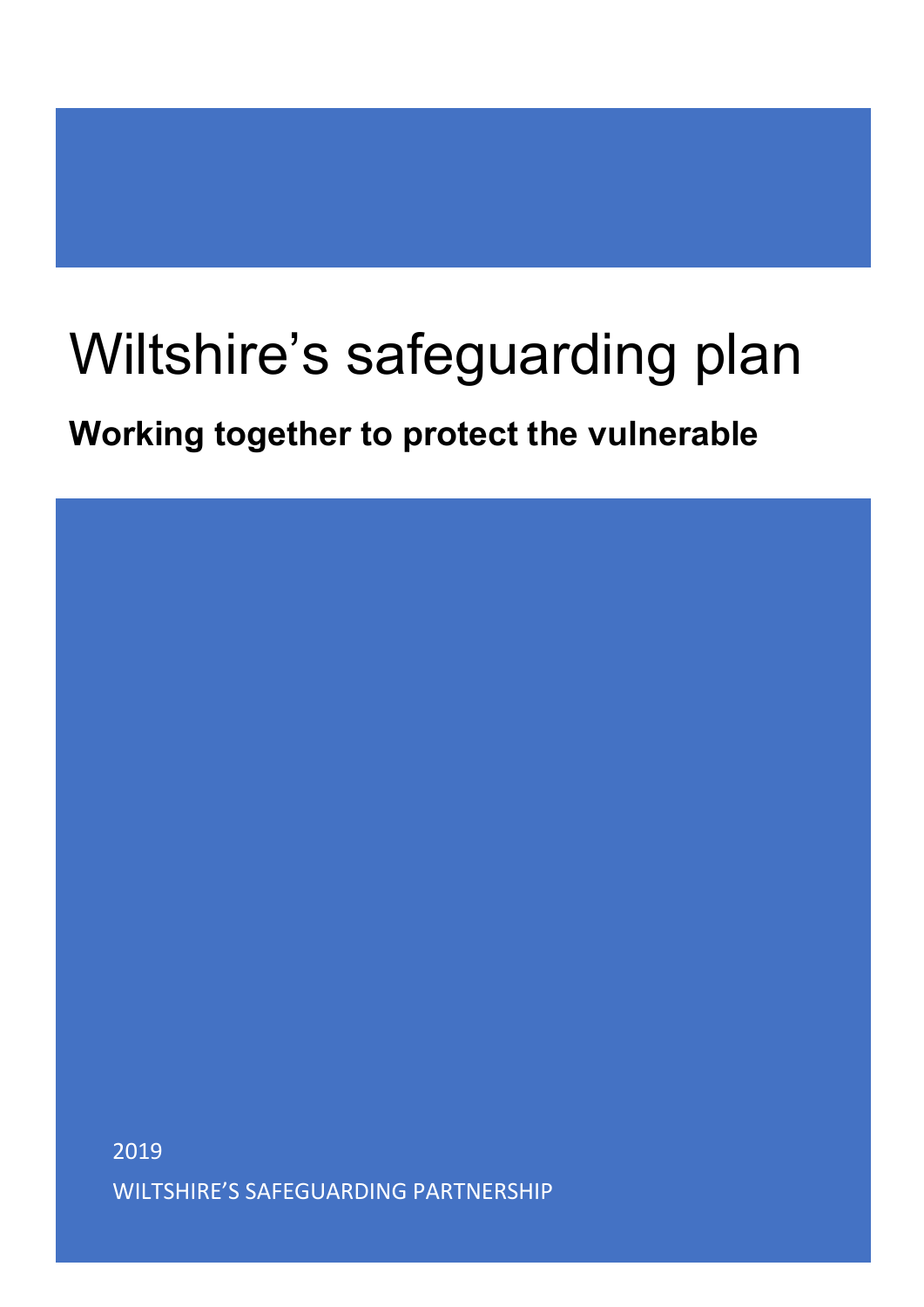#### **Introduction**

The Government published new guidance in 2018 that set out how local areas should work to replace Local Safeguarding Children Boards (LSCB) with new partnership arrangements.

**[Working Together to Safeguard Children 2018](https://assets.publishing.service.gov.uk/government/uploads/system/uploads/attachment_data/file/729914/Working_Together_to_Safeguard_Children-2018.pdf)** requires that as local safeguarding partners we set out arrangements to work together to safeguard and promote the welfare of local children including identifying and responding to their needs.

A safeguarding partner in relation to our local authority area is defined under the Children Act 2004 (as amended by the Children and Social Work Act, 2017) as:

(a) Wiltshire Council

- (b) NHS Wiltshire Clinical Commissioning Group
- (c) Wiltshire Police

Our Safeguarding Plan sets out our intention to work together and with wider partners and communities to safeguard the vulnerable in Wiltshire. We are committed to maximising the integration of the children's safeguarding agenda with that of the adult's system and with the work of the Community Safety Partnership. We believe this will better reflect the realities and challenges of the lives of vulnerable people in the county. We are committed to the aspirations and content set out in this plan and will engage widely to ensure its success. We are also committed to the need to respond flexibly and creatively to new challenges as they arise.

Our new arrangements are designed to offer us the chance to work more effectively and with joint purpose to protect children and young people and support those who most need our help into adulthood.

We agree and state our intention to ensure these plans help us continue to promote and improve the safety, welfare and health of children and families in Wiltshire.

Signed:

Trance

**Terence Herbert**  Director of Children's Services and Corporate Director Wiltshire Council



**Kier Pritchard** Chief constable Wiltshire Police

**Linda Prosser**  Interim chief officer NHS Wiltshire Clinical Commissioning Group

Working in partnership with





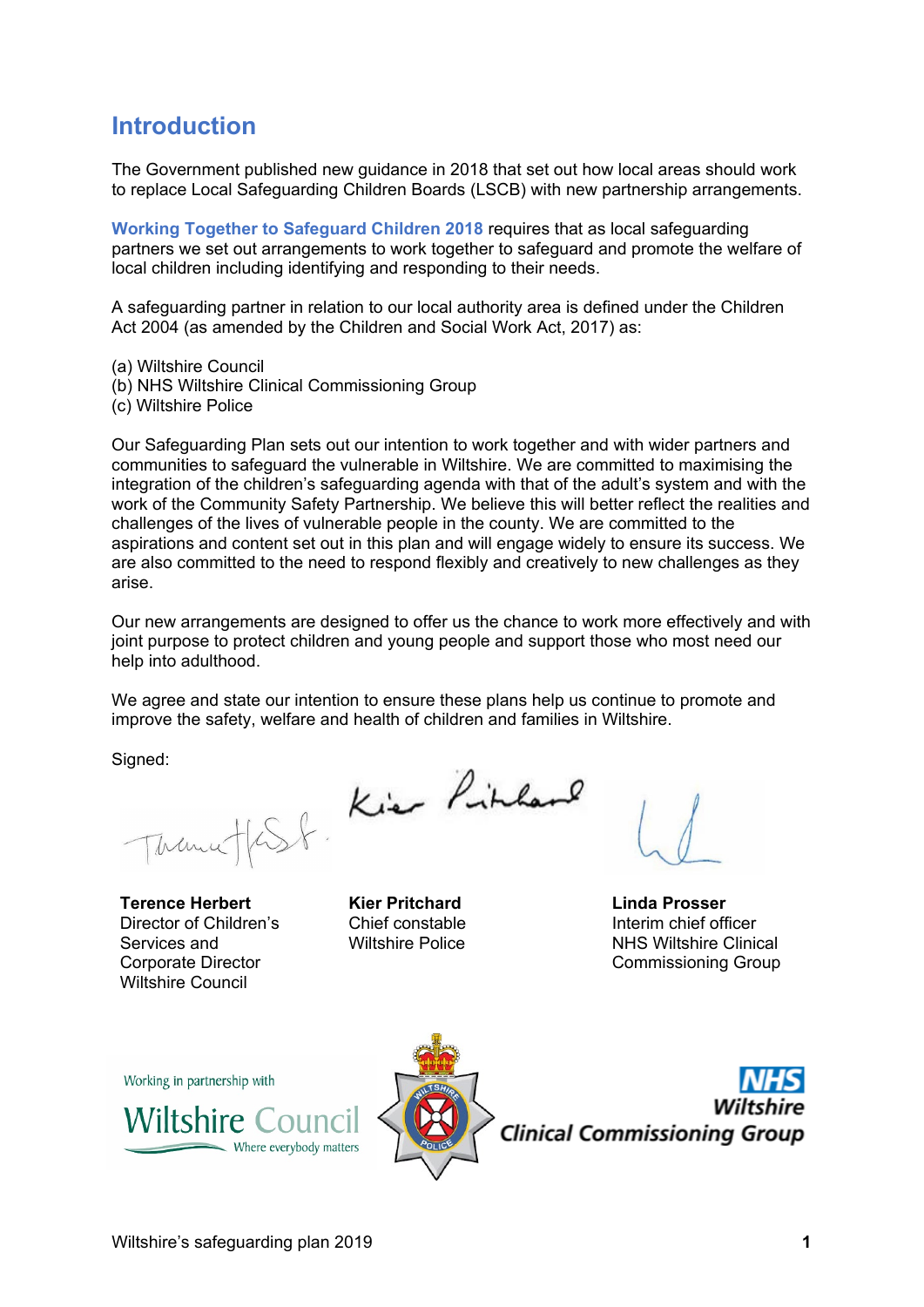## **The Wiltshire context**

Wiltshire partners have responded positively and creatively to the opportunities presented by **[Working Together to Safeguard Children 2018](https://assets.publishing.service.gov.uk/government/uploads/system/uploads/attachment_data/file/729914/Working_Together_to_Safeguard_Children-2018.pdf)** and the need to construct a new safeguarding plan for the county.

Partnerships are strong in Wiltshire. They have formed the basis of the 'way we do things around here' for some considerable time. Meeting the needs of the most vulnerable and the most at risk has been at the heart of that work from the very outset. It is a matter of pride that recent external scrutiny has commented so positively on our work together – most notably, the 2016 Joint Targeted Area Inspection and the 2018 Special Educational Needs and Disability inspection.

The key partnerships in the county working to meet the needs of vulnerable children and families are:

- The Family and Children's Transformation (FACT) Programme and associated workstreams
- The Education Transformation Board
- The emerging Adult Transformation programme
- The Community Safety Partnership and associated work streams
- The work of the Safeguarding Adults Board

A key element of our partnership work is increasingly a bias towards innovation and integration. The FACT programme is the key partnership which is radically redesigning services to vulnerable children and their families. Key value propositions for the programme are:

- No bouncing around the system
- Seeing things through
- Warm handovers
- Services are person centred and see the whole person
- Keep it simple

The Wiltshire Education Transformation Board is a school-led partnership focussed on raising attainment for all and especially on closing the gap between the majority of children who do well in Wiltshire's schools and the small but important minority who do not.

Adult services are engaged in a transformation programme to modernise and bring innovation into their service provision through increased integrated working across the health and social care system. This aims to improve outcomes through strength based practice with an emphasis on prevention, early intervention and maximising independence.

The Wiltshire Safeguarding Adults Board is a statutory body which works to provide assurance that organisations in Wiltshire are working together to safeguard vulnerable adults from abuse and neglect in line with the Care Act 2014. Making safeguarding personal is a priority for the board and to assure services are person centred and outcome focused. The board provides assurance that safeguarding practice is continuously improving and commissions Safeguarding Adults Reviews. In 2019-2020, the executive will continue to focus on sharing and implementing learning from Safeguarding Adults Reviews and the Board will assume governance responsibility for the county's Multi-Agency Safeguarding Hub for adults (the adult MASH).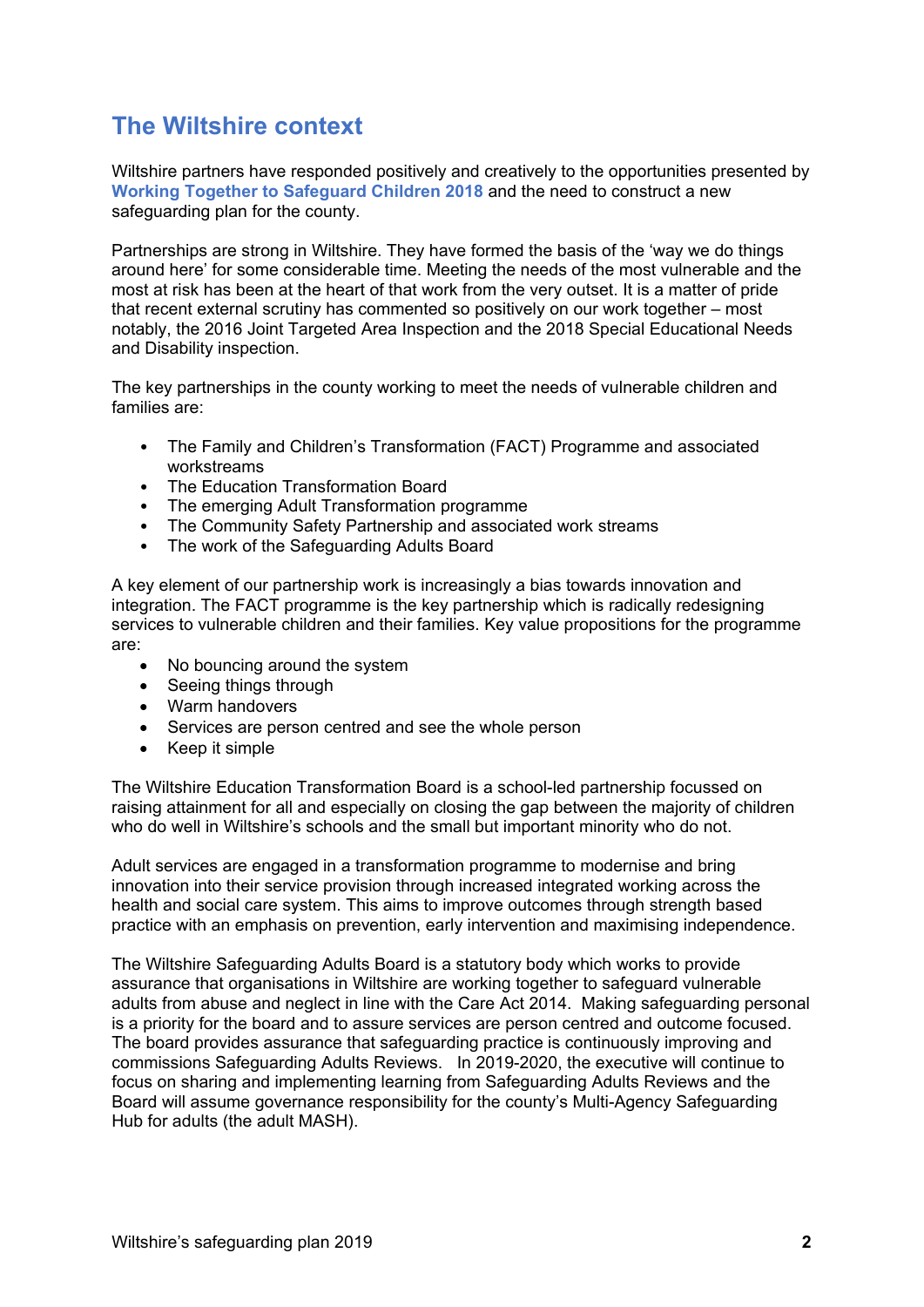The Community Safety Partnership is well established in the county and sets its priorities in line with the Joint Strategic Needs Assessment, focused needs assessments and Wiltshire Police's Control Strategy.

The overall priority of the partnership is to tackle whole system vulnerability, working across the life course in the context of following vision:

"A population, community or individual may be vulnerable or considered 'at risk' if they are unable to anticipate, identify, protect and recover from potential or actual harm, at any point across their lifetime, denying them the opportunity to thrive."

The partnership works to prevent and reduce crime, the impact of crime on victims and wider community, focusing on reoffending, fear of crime, anti-social behaviour, domestic abuse, harm caused by drug and alcohol misuse and the reduction of extremism through local application of the Government's Prevent and Channel programmes.

Wiltshire Community Safety Partnership, 2018

This is a busy and complex set of partnership arrangements placing considerable demands on agencies to populate all the various boards, sub groups and work streams.

#### **Wiltshire safeguarding arrangements**

'Safeguarding' relates to both the work needed to develop and deliver services designed to keep our population safe by reducing the levels of risks individuals face and it relates to the range of activities that offer to the safeguarding system.

Our Safeguarding Plan sets out the core elements of our approach and how we develop and challenge practice across the partnership with multi-agency partners holding each other to account.

At the heart of our work is one simple proposition:

**Children, young people and adults live in families and local communities; these can be sources of support and safety or of danger and risk. Our approach to safeguarding and protecting our community is focused around where people live and with whom – it's an approach which has 'Think Family, Think Community' at its heart.**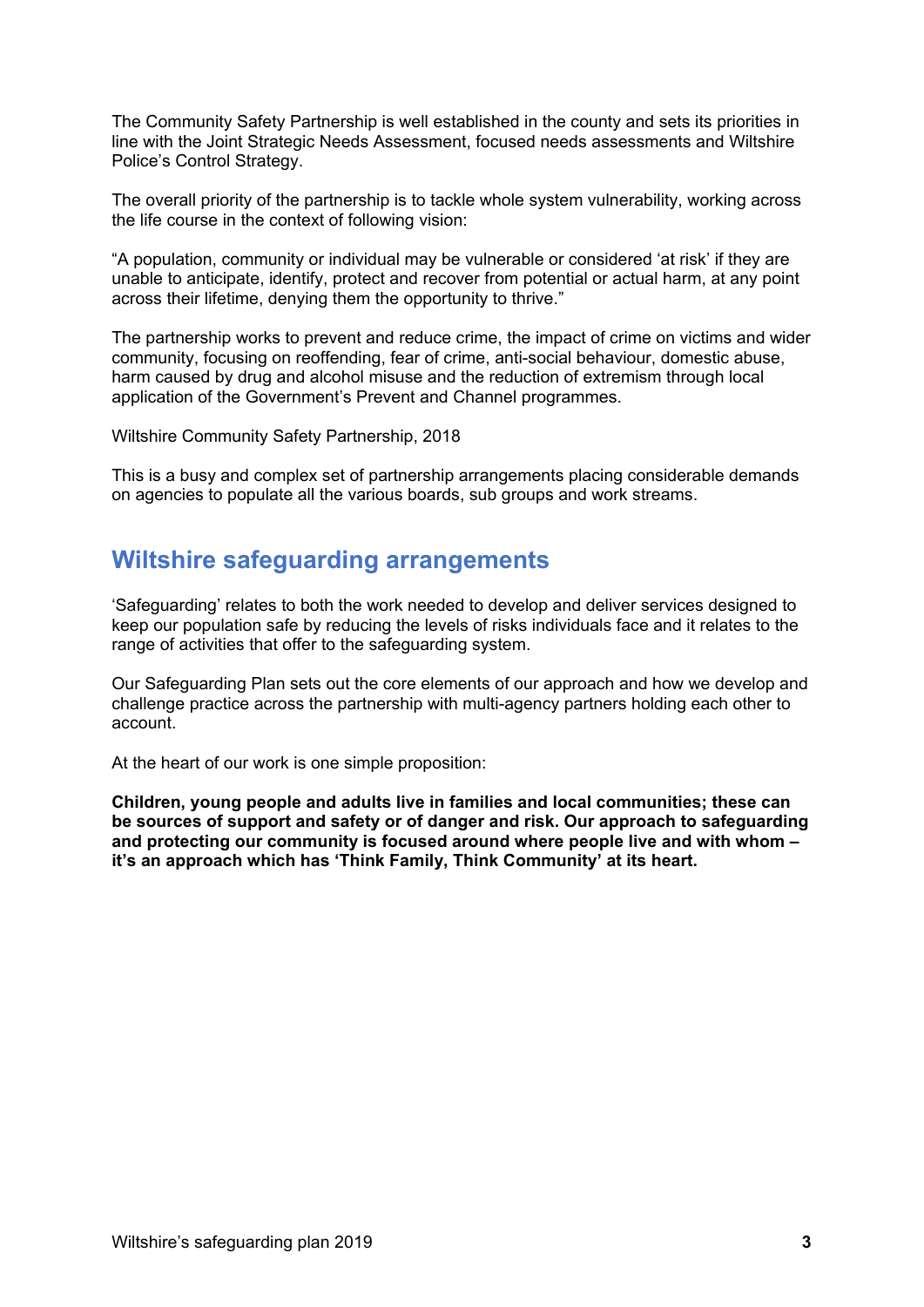# **Safeguarding Vulnerable People Partnership**

In order to deliver this approach successfully, the plan will necessarily need to cover and address work which sits across children and adult services and community safety.

Our safeguarding plan therefore is designed to work in the spaces 'between' those key partnerships described above and, in so doing, ensure that the safeguarding needs of children, young people and adults are both addressed in context and align one with the other.

At the heart of the Wiltshire Plan is the construction of the **Safeguarding Vulnerable People Partnership** (SVPP).

It has been named as the SVPP to reflect the broader contextual nature of the approach to safeguarding we intend to adopt, and to recognise the aspirations to broaden its scope in future years.

To reflect the statutory responsibilities in Working Together 2018 to ensure the safeguarding of children in Wiltshire, the safeguarding partners have worked together to address safeguarding in the context of family and community.

#### **SVPP – 2019 and beyond**

As the SVPP (Figure 1) develops and as there is evidence that the safeguarding of children is being effectively addressed, so it will explore the potential to create more integration, less duplication and greater streamlining of partnership work within the county. It will seek to expand the experiences and approaches developed in the SVPP, to add value where needed to the quality assurance and scrutiny partnerships in the county from a base of experience and knowing 'what works'

#### **Key elements of the SVPP**

- It will develop a geographical and community focus and in so doing ensure that agency responses are varied to meet the needs of different communities and locations across the county.
- It will examine areas which require a response from across the children, adult and community safety areas.
- All safeguarding partners will make a shared and equal contribution to the quality and impact agenda in terms of leadership, culture setting, data production and evaluation of practice.
- Practice will be developed using a clear evidence base of demographic and population projections to plan and respond effectively.
- It will develop a relentless focus on outcomes for children and young people (see the quality and impact section below).
- It will ensure that our collective approach to risk and risk management is aligned and explicit and will ensure that front line practitioners are enabled and supported to carry the risks they are presented with.
- It will ensure that workforce development is focussed on developing staff skilled in 'relationship based' work. Clearly there are specific areas of expertise and knowledge needed within certain specialisms/roles but at the heart of it is a need to be confident that the partnerships have front line staff able to assess and respond to risk; to form professional relationships with service users and to use those relationships to drive change and increase safety and well-being.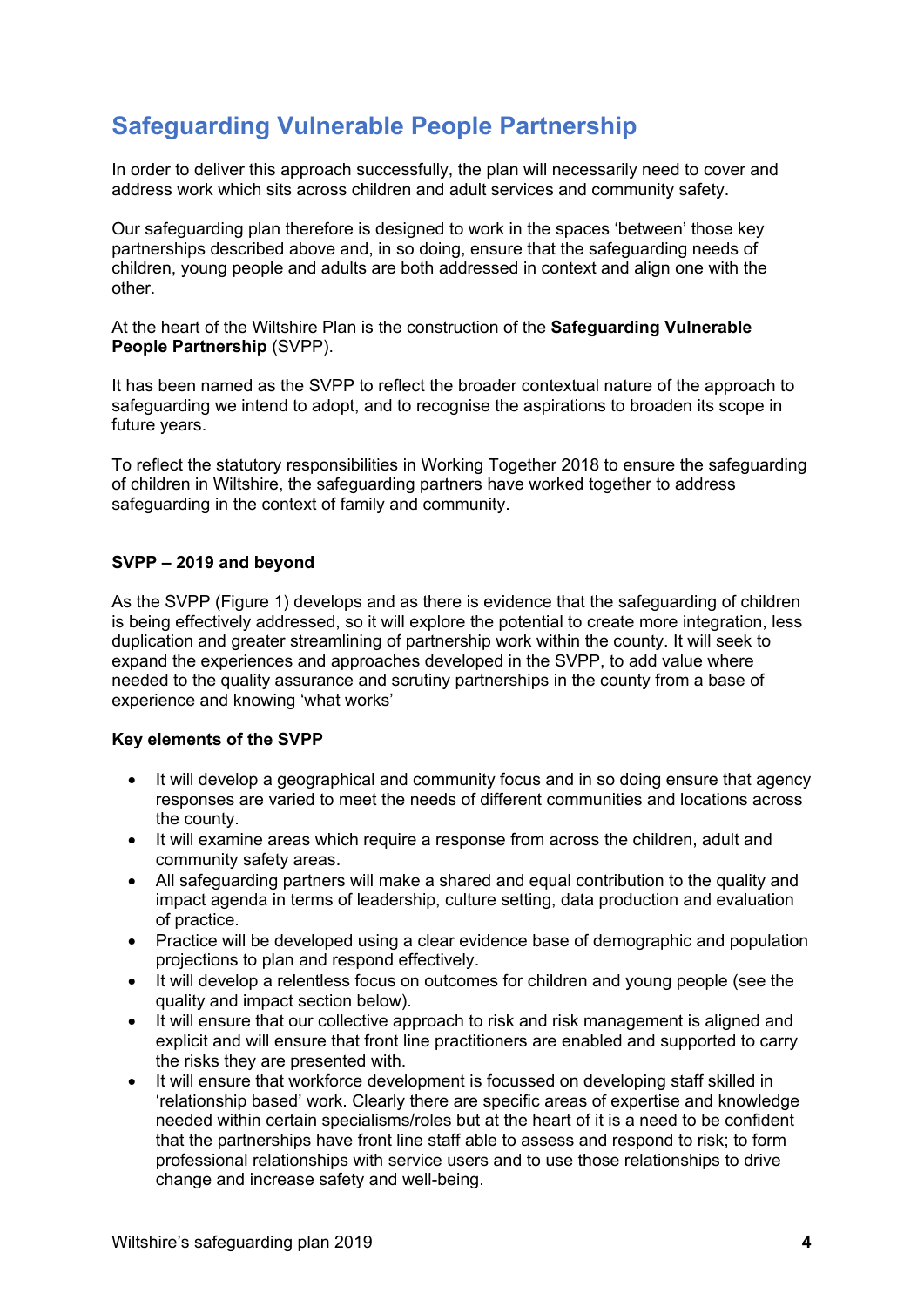• Finally, the SVPP will act to ensure users and the wider community are properly engaged in our work. This is a priority area which we continually strive to improve further; for example developments around the engagement of young people and the voice of users within adult services. We are specifically working to ensure we have the voice of parents and extended family members - many of who might also be adult service users. (Our Early Adopters bid majors on this theme).

The SVPP will discuss its areas of work with the Health and Wellbeing Board, the relevant political select committees, the Office of the Police and Crime Commissioner, the CCG's non-executive directors and other key stakeholders. This will ensure that its work adds value to other related developments in the county and that there is a transparency in our work and others are able to challenge the partnership as needed.

The SVPP will be served by three sub groups (Figure 2):

- 1. **A Quality and Impact Group** which focusses on delivering a quality assurance function, developing and driving an approach to quality and impact that can work in children's, adults and the CSP worlds and, most importantly, can work where they interface.
- 2. **A Practice Review Group** that oversees the Rapid Review process and Child Safeguarding Practice Reviews and any other multi agency audits into children's services as needed. They will develop approaches based on 'appreciative inquiry' to examine what works and disseminate learning accordingly. They will lead on the development of a core methodology and work alongside the CSP and WSAB to introduce compatible methodologies for Domestic Homicide Reviews and Safeguarding Adults Reviews.
- **3. The Voice of the User and of Local People**. There is currently a Young People's Safeguarding Board which informs the work of the WSCB, and a Service Users Group and a Carers Network developed under the WSAB. These voices will be added to feedback emanating from the 18 community area boards across the county and any other public or community engagement activities to give a collective overview of the views of local people inasmuch as they relate to issues of public safety and protection. The SVPP will particularly wish to ensure it is hearing from the 'seldom heard' and hard to reach groups to ensure its work is properly informed by the experiences of service users.

## **SVPP membership**

The core membership of the SVPP is:

- I. Independent chair
- II. DCS or nominated deputy
- III. Chief constable or nominated deputy<br>IV. CCG chief executive or nominated de
- CCG chief executive or nominated deputy (all deputies will be part of the senior management team in their organisations)
- V. Chair of the WSAB
- VI. Chair of the CSP<br>VII. Director of public
- VII. Director of public health (currently is CSP chair also)<br>VIII DASS/adult transformation lead
- DASS/adult transformation lead

The SVPP will meet every 8-12 weeks but will set out arrangements to ensure child safeguarding practice reviews (see below) and any new and emerging safeguarding risk is managed and responded to promptly, convening extraordinary meetings as needed.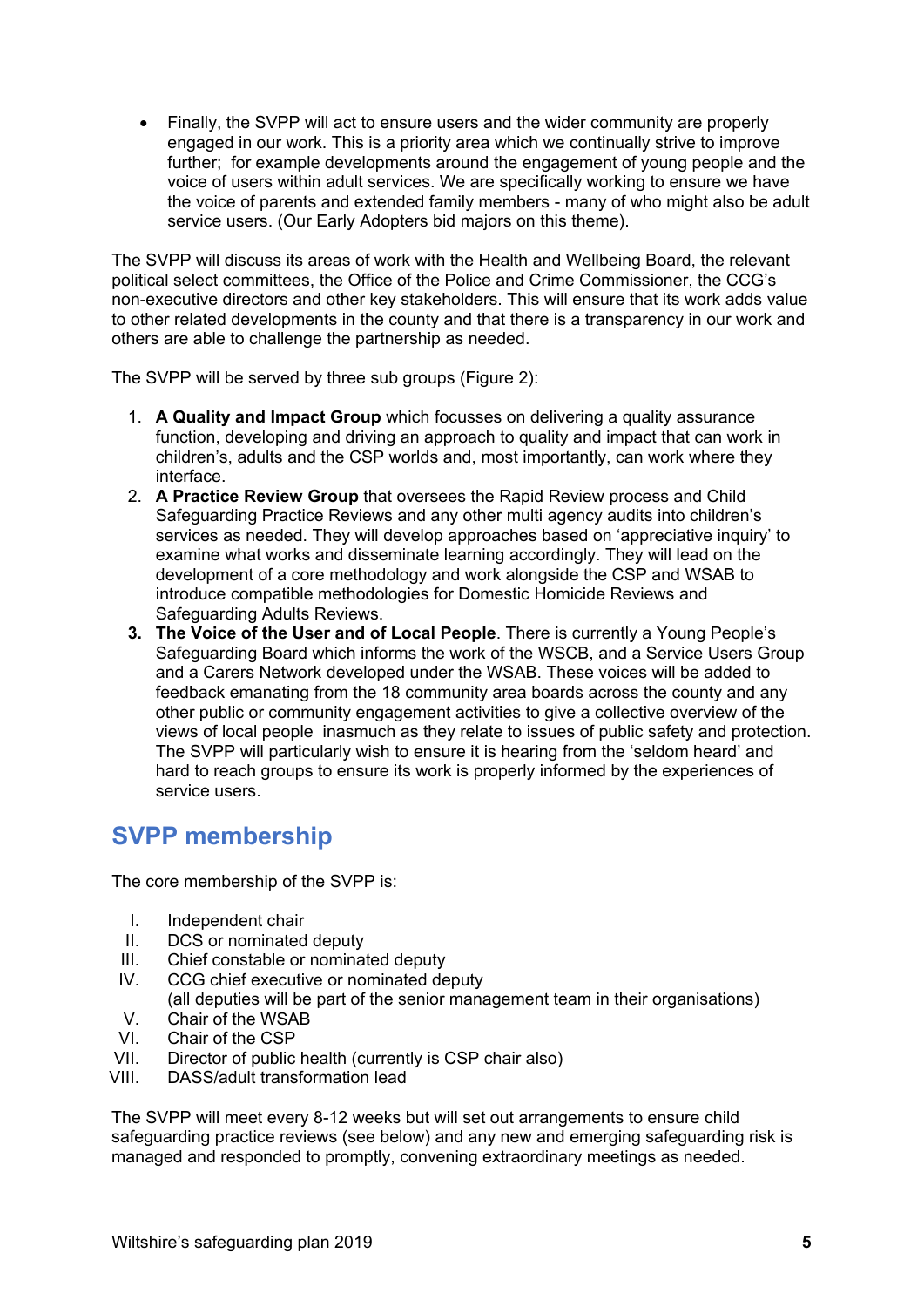Figure 1:



## **Geographical area**

The boundaries for the SVPP will be those of Wiltshire Council. However, every effort will be made to explore integration with those neighbouring authorities. This will provide greater efficiencies, notably for the police and CCG who span more than one local authority area. In particular, approaches to the exploitation of young people, responding to missing children, the Section 11 expectations (see scrutiny section below), sharing of quality and impact approaches and any other areas where partners or relevant agencies are experiencing a duplication of demand.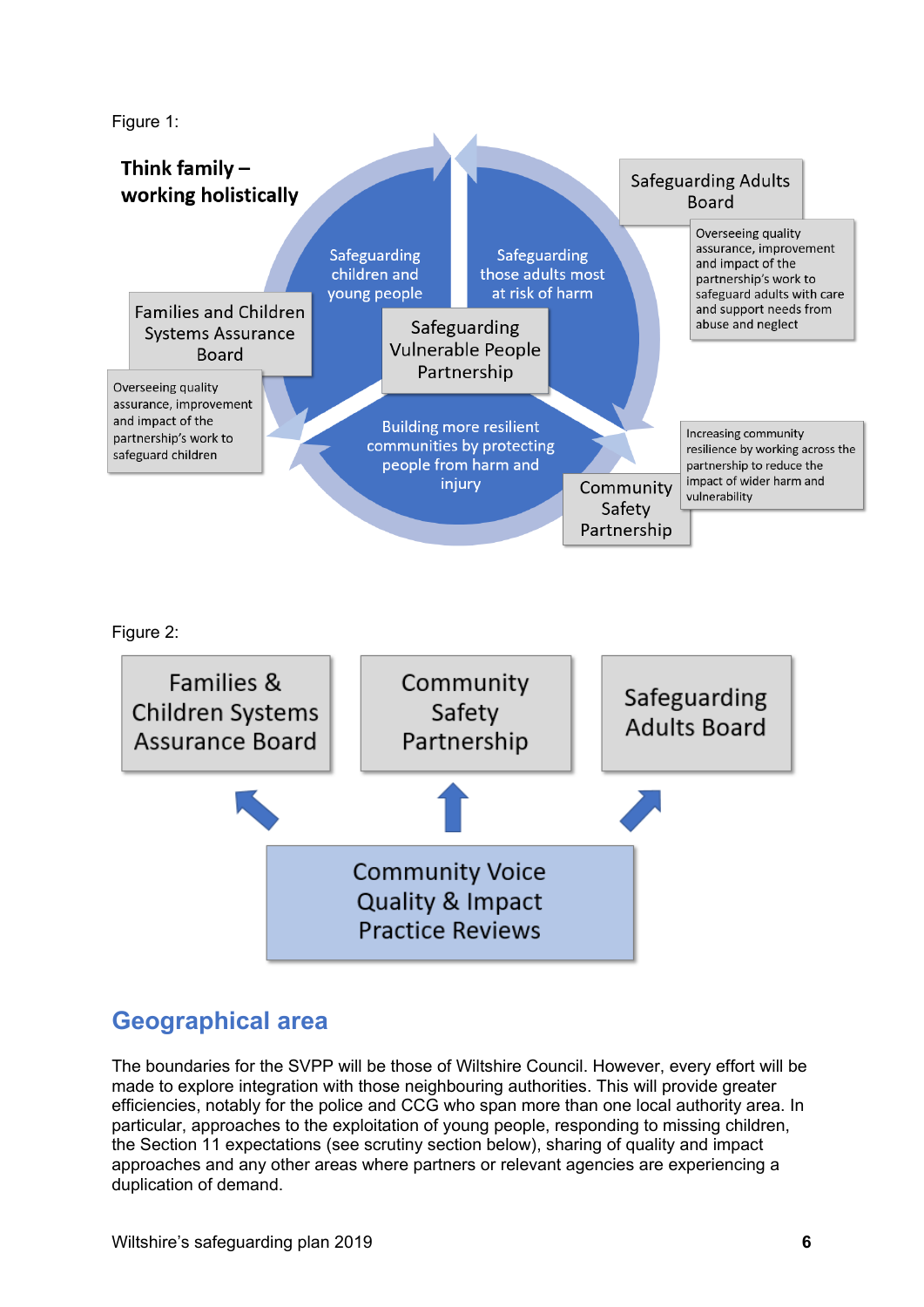## **Relevant agencies including schools, colleges and other educational providers**

The SVPP is necessarily a small and senior body. It needs to be so to retain its focus on its core agenda of scrutinising service provision within the county.

However, the safeguarding of children and young people, and services to them and their families are offered by a much wider range of organisations in the county, and their contribution and voice in these arrangements are critical.

In addition to the key partnerships listed above, there are a number of other professional forums in the county that will relate to and work with the SVPP and its constituent parts.

These include:

- The Corporate Parenting Board
- The Children and Young People Safeguarding Panel
- The Children Safeguarding Forum (for designated health professionals)
- NHS England Safeguarding Meetings
- Wiltshire Association of Secondary and Special School Headteachers
- Schools (WASSH)
- The Primary Heads Forum (PHF) Wiltshire Designated Safeguarding Leads (DSLs) for Schools and Early Years networks
- The Multi-Agency Practitioner Forums established by the WSCB

All of the relevant organisations in the county are present and active in at least one of the five key partnerships and their sub-groups, or in these groups listed above. They are therefore collectively all part of this plan through those memberships and contributions.

The termly meetings of DSLs for schools and early year's settings are valued and well attended. This will be maintained and developed within our new arrangements. They offer essential communication and information flows and allow DSLs to network and problem solve together. We will be building an offer of group supervision in 2019.

The two health based meetings set out above will have a direct route into the SVPP through the CCG. They represent a key stakeholder group in the safeguarding system and their experiences and contributions are central to the delivery of a safe and effective service.

The practitioner groups referenced above will be maintained – listening to their voice and engaging with their experiences in our system is crucial to ensure that our work is properly rooted in the day to day safeguarding of vulnerable children.

The integration of and alignment with, these bodies will be through either joint membership, the work of the independent chair, or the work of the business support unit.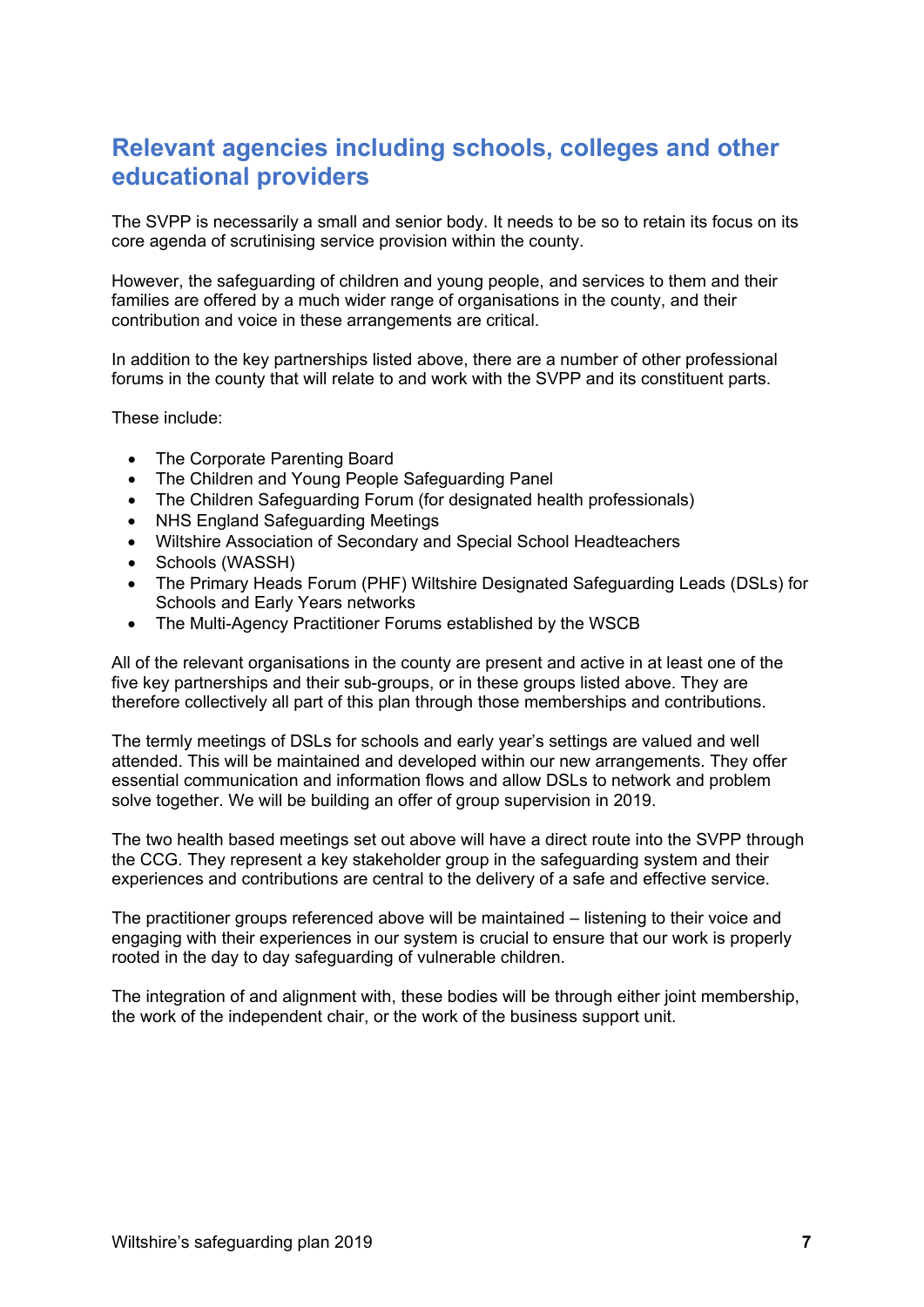# **Quality, impact and independent scrutiny**

Just as we have worked hard to craft our partnerships into those already active in the county, so we are crafting our approach to quality assurance and impact to add value to existing arrangements.

Operational managers, up to and including the chief officers are both managing and challenging their own services all of the time. They are aware of any deficits in standards and practices and they are continually seeking to improve. The partners all have their own internal checks and balances and take remedial action as required.

In health, there is a robust system of contract management and supervision of designate leads that drives the work of the providers, all of whom have to meet a considerable set of safeguarding objectives within their contracts.

Safeguarding partners must answer to those who hold the democratic and non-executive mandate whether through elected members, the Office of the Police and Crime Commission or non-executive members of the CCG. In addition, SPs and relevant agencies are subject to external inspection from Ofsted, CQC and HMICFRS, and jointly through the JTAI arrangements.

Our plans for independent scrutiny will be carefully crafted to add value to an already crowded and complex landscape of challenge and scrutiny in providing services to vulnerable people.

Wiltshire's approach to scrutiny and challenge is driven by six key principles:

- I. An appreciation that managers and services are in a continual cycle of improvement and challenge within their own organisations.
- II. A readiness from the safeguarding partners to be transparent and honest with each other about concerns within their own organisations and a willingness to challenge and be challenged. This approach mirrors that set out in our **[Case Resolution](http://www.wiltshirescb.org.uk/news/wscb-case-resolution-protocol-18/)  [Protocol](http://www.wiltshirescb.org.uk/news/wscb-case-resolution-protocol-18/)** and the expectations placed on front-line staff to challenge each other in the best interests of children.
- III. A greater focus on how we, as partners, are working together to improve **outcomes**  for children and adults. Issues of compliance are important but they are secondary in importance to outcomes and will principally remain the responsibility of managers and leaders within their own organisations.
- IV. A commitment to engaging front line practitioners more actively in their own scrutiny and seeking to close the gap between scrutiny, challenge and practice improvement.
- V. The intelligent and analytical use of data especially across the life-course will form the bed rock of our continuous quality and impact work. Databases alone are not sufficient – data analysis more familiar to Health and the Police will be developed to help the SVPP shape and focus its activities.
- VI. A commitment to an agility and speed of response and with a focus on action not monitoring.

**Independent scrutiny** will be sourced in order to meet specific purposes and themes. – It will not rely on one individual and scrutiny methods will be sourced to meet need. They will include:

- The SVPP will have an Independent Chair SVPP for at least for the first 12 months of its existence. The responsibilities of this post holder are to:
	- o Chair the SVPP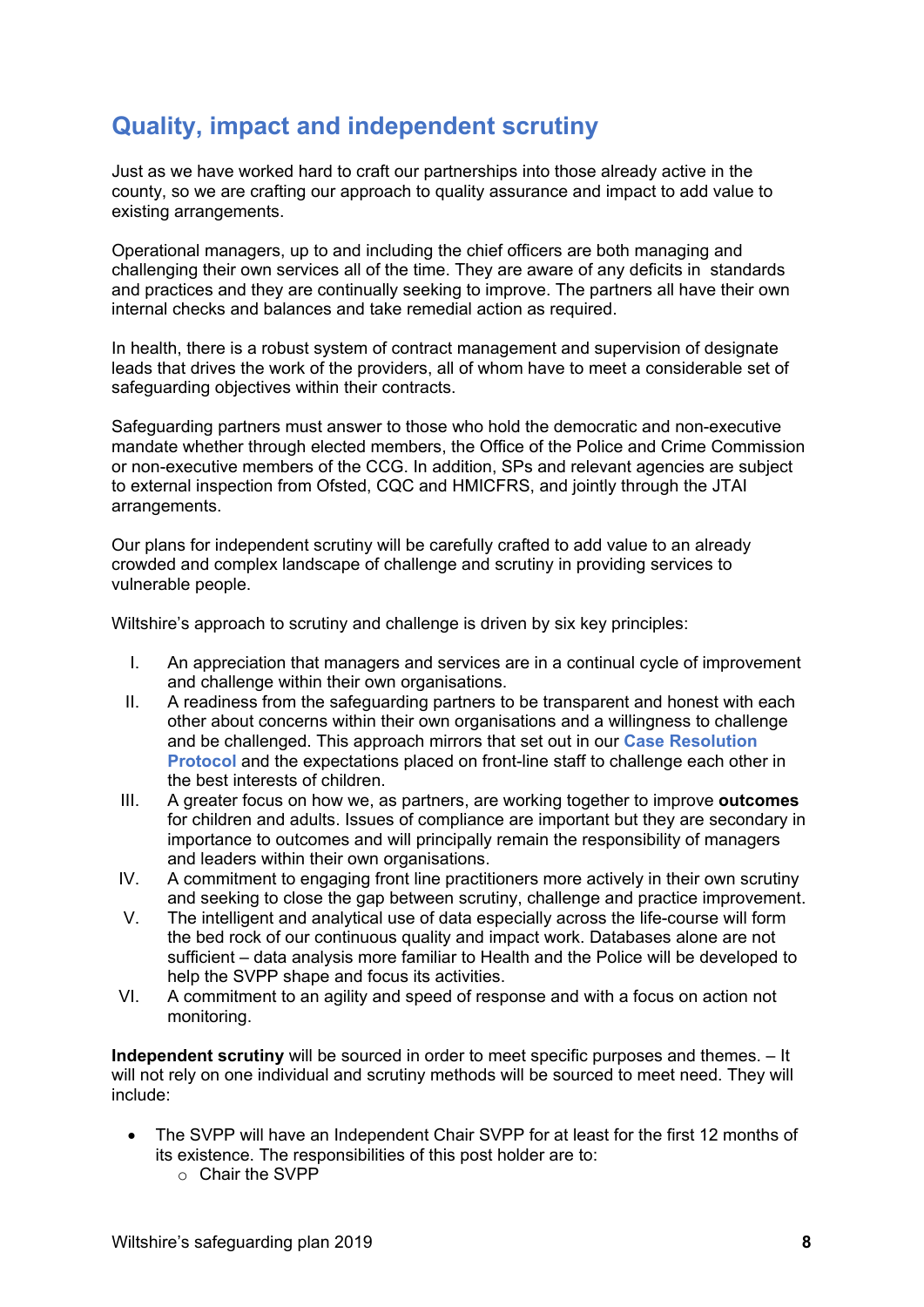- $\circ$  Act as the link with the three sub groups
- $\circ$  Work between SVPP meetings to continue the SVPP's agenda and where necessary take issues to the other key partnerships and relevant groups referenced in this plan
- $\circ$  To personally explore and pursue areas of vulnerability for children and young people and adults in the context of their family and place across the county that might not be getting sufficient attention
- $\circ$  To lead on decision making in relation to rapid reviews and local safeguarding practice reviews
- $\circ$  To act as the link with other partnerships and national bodies as needed
- Through the Early Adopters money, work to a clear evidence base, with an established performance management process. To develop a system of engaging local people, service users and communities in the evaluation and scrutiny of service delivery.
- Developing partnering arrangements with neighbouring safeguarding partners to provide peer reviews.
- To buy in recommended expert scrutiny from national bodies and/or acknowledged experts as needed.
- To recruit dedicated off-line scrutineers to explore practice across the partnership.

In addition, our plan will formalise an approach to the assessment of the duties of relevant agencies set out in Section 11 Children Act 2004 that is more streamlined and focussed. The SPs will no longer be subject to a S.11 audit (it is for SPs, with any independent scrutiny as needed, to hold each other to account for their contributions). Health providers should be enabled to rely on their reporting against their contracts as appropriate. Cross-boundary agencies will only be asked to do a single return and any 'audit' commissioned by the SPs will major on those areas of activity where relevant agencies impact upon safeguarding outcomes for children. The established model of 'Walkabouts' will be developed to meet the need to ensure that S.11 duties are being properly and fully enacted by our relevant agencies.

A Families and Children Systems Assurance Board has been established to oversee quality assurance, improvement and impact and will report into the SVPP. All key findings from the work described above will be tabled at the SVPP and that group will ensure action and dissemination as required. Some of this will involve the need to challenge the other existing partnerships in the county to ensure they address the issues raised. Key findings will be placed on the SVPP website to ensure maximum practitioner access. (The SVPP site will be developed from the existing WSCB one and until complete, the WSCB site will act as the main outlet. It is a well-known and well-used resource across the County)

## **Child safeguarding practice reviews**

The SVPP will assume responsibility for the sign-off of terms of reference for any review, the commissioning of any independent reviewer, and decisions about publishing any completed reviews. It will also cover agreement on the ownership and location of any related action plans and who will lead in any discussions with the national panel.

There will be times when work has not gone well, where the system has not worked well and where risks to children have not been reduced and safeguarding not enhanced. We have developed a [Case Resolution Protocol](http://www.wiltshirescb.org.uk/news/wscb-case-resolution-protocol-18/) which sets out the expectations on staff both raising and receiving disagreements about cases. At the heart of the protocol lie the following commitments: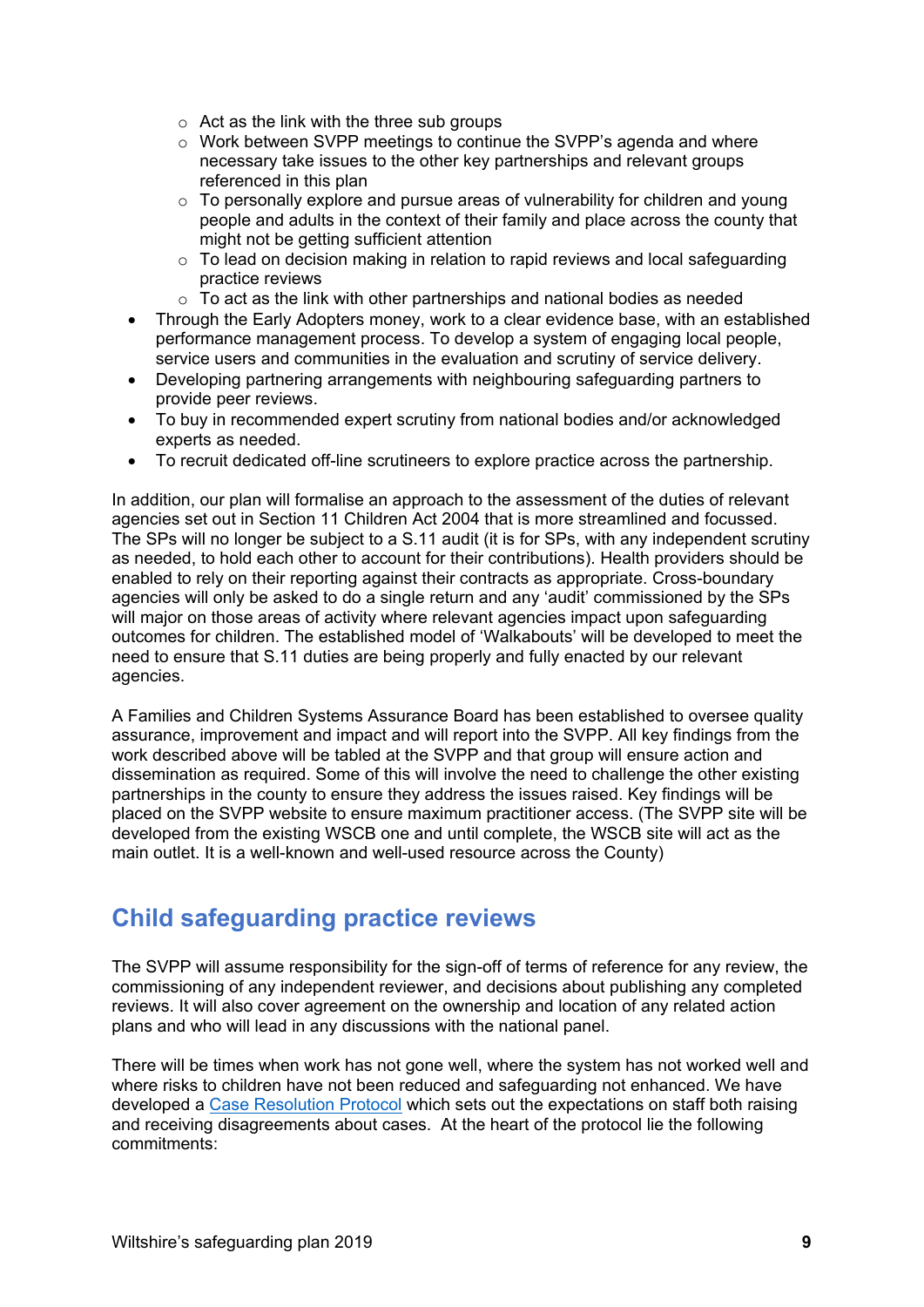"Effective safeguarding of children is absolutely predicated on practitioners and frontline staff wanting the very best for children and being ready to stand up in their best interests, even if this brings them into disagreement with other practitioners, with other organisations, or with their own managers and employing bodies. Escalating concerns about a child is not simply allowed for or tolerated in the Wiltshire system, it is **expected**. Safeguarding children is not a science; there are no absolutes and no automatic right answers. Discussions and debates about the best way forward for children are part and parcel of safeguarding work."

The Practice Review Group (PRG) will be the first recipient of any notifications of incidents that might require further case review. These notifications **must** be made when it is known or suspected that a child has been abused or neglected and

- A child dies, or is seriously harmed in the local authority's area, or
- While normally resident in the local authority area, the child dies or is seriously harmed outside of England

Working Together 2018, Chapter 4

The PRG will seek agreement from the Independent Chair of the SVPP that a case meets these criteria and ensure that the appropriate notification is forwarded to both Ofsted and the National Child Safeguarding Review Panel within five days of the incident.

The PRG will then lead and complete the 'rapid review' within a further 15 days as currently required. This will generate a report that will set out initial findings and proposed ways forward. This report will identify:

- (a) Whether the case appears to raise particularly complex issues or ones of potential national significance and interest – in these circumstances the Independent Chair and QA lead will act as the main link with the National Panel.
- (b) Whether the rapid review has generated enough learning to identify improvements needed in the local safeguarding system such that further review is not deemed necessary - this recommendation will be shared with the SPs and tabled with the SVPP.
- (c) Set out the terms of a local child safeguarding practice review, including proposed methodology and indicative terms of reference for such a review – the PRG will identify and work with the identified reviewer to ensure its completion within six months.

All notifications and rapid review reports, regardless of their conclusions or next steps, will be copied to SVPP members to ensure the leaders of the system are routinely sighted on individual cases. This is both an important principle but also a recognition of their responsibility to lead any necessary system changes.

The above covers the formal response to those sections of **[Working Together to](https://assets.publishing.service.gov.uk/government/uploads/system/uploads/attachment_data/file/729914/Working_Together_to_Safeguard_Children-2018.pdf)  [Safeguard Children 2018](https://assets.publishing.service.gov.uk/government/uploads/system/uploads/attachment_data/file/729914/Working_Together_to_Safeguard_Children-2018.pdf)** which cover child practice safeguarding reviews.

However, in Wiltshire we are committed to a broader range of case evaluations through Safeguarding Adults Reviews (SARs) and Domestic Homicide Review (DHR) processes and have developed a protocol for s hared learning. In particular we will be developing a model to explore examples of good and effective practice and disseminating any relevant learning.

Finally, our early adopter bid is part-founded on the commitment to build a process of evaluation that is both informed and led by the direct experiences of parents and in particular those parents whose children have been in need, on child protection plans, or have entered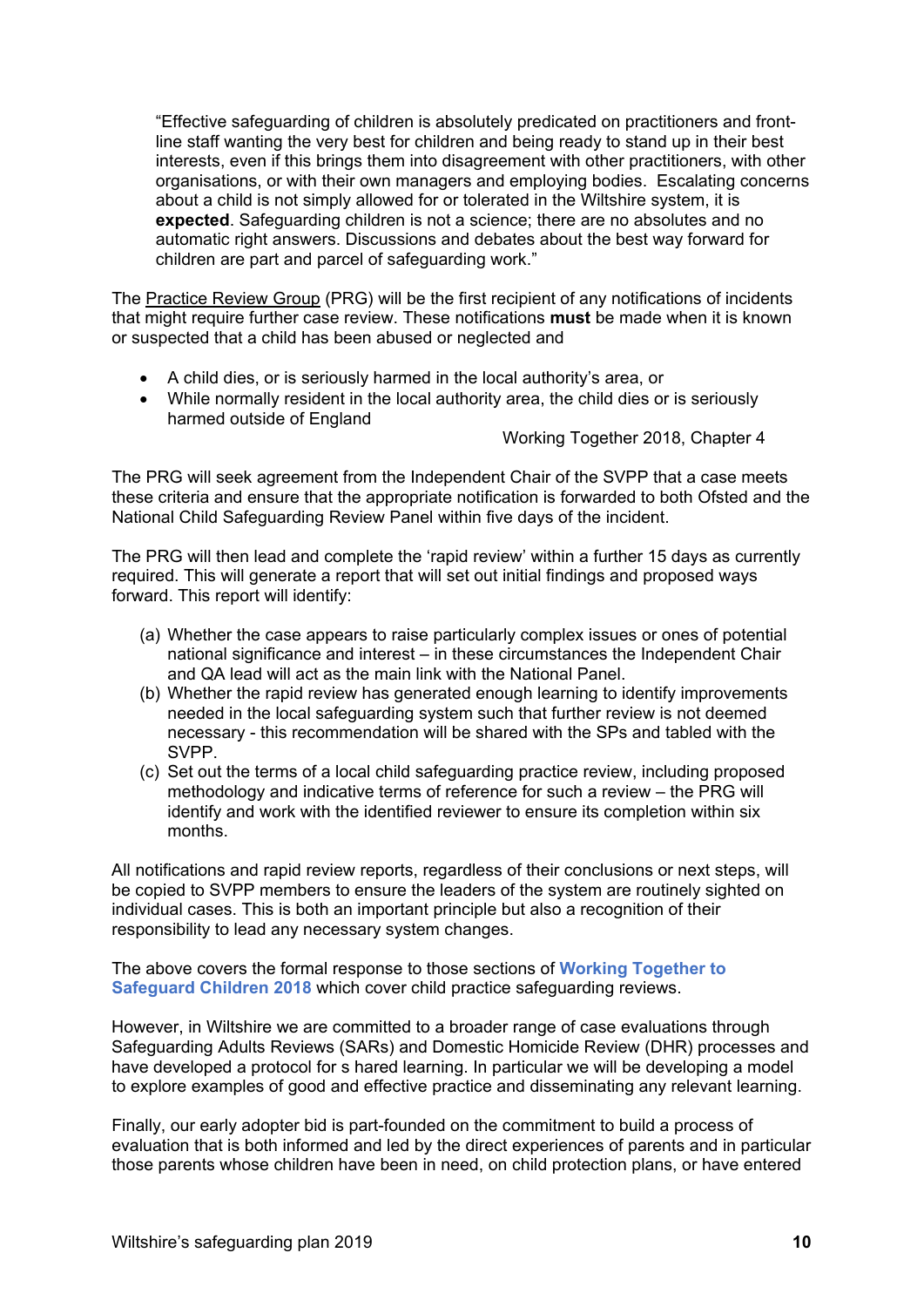the care system. We believe their voice has been unheard when evaluating what works and what makes the most difference in safeguarding their children.

#### **Workforce development**

Wiltshire's Local Safeguarding Children Board currently provides Multi-Agency Training across the partnership. Whilst we are rethinking our wider approach we want to keep the elements of existing arrangement that are working. Last year the existing board improved the knowledge and understanding of over 1,200 members of the workforce who attended one of over 70 training sessions. The current training offer has been revised and from early 2019 we will be offering a new programme which reflects the revised **[Working Together to](https://assets.publishing.service.gov.uk/government/uploads/system/uploads/attachment_data/file/729914/Working_Together_to_Safeguard_Children-2018.pdf)  [Safeguard Children 2018.](https://assets.publishing.service.gov.uk/government/uploads/system/uploads/attachment_data/file/729914/Working_Together_to_Safeguard_Children-2018.pdf)**

The core programme will retain a strong focus on the inter-agency aspects of safeguarding, and courses will allow practitioners to stay up to date in their understanding of local and national safeguarding developments. In addition, and in response to input from health agencies and the police, there is a wider range of more specialist courses available. These themed courses focus on various aspects of child protection. This includes consideration of the possible risks to children in particular circumstances, such as when parents have mental health or substance misuse problems, children who are vulnerable to criminal or sexual exploitation, or where there is domestic abuse within a family. The 2019 programme will also provide more accessible training by utilising 'bite size' short courses and workshops, elearning modules, webinars and podcasts. Practice forums and practitioner learning events will remain integral to the programme structure.

We will explore opportunities for greater partnership training across the children and adult's agendas.

#### **User involvement**

Wiltshire has developed a Youth Safeguarding Board and they provide a valuable input to the work of the WSCB. There are of course other forums where the voices of young people can be heard – the Children in Care Council, School Councils, Care Leaver's Forum, and Wiltshire Assembly of Youth. In addition, there are 18 community area boards based on ward boundaries within the council and they bring together local people and local bodies to enable their voices to be part of the democratic process in the county.

The WSAB has both a Carers Reference Group supported by Carer Support Wiltshire and a Service Users Reference Group supported by the Centre for Independent Living. Both groups are focused on recruiting more young adults in their membership.

Finally, there is a broad and active voluntary and community sector providing a range of services across the county that is brought together under the Voluntary and Community Sector Forum.

It is the responsibility of the 'Voice of the User and of Local People' to bring this network together in relation to the broad safeguarding and protection responsibilities of the SVPP.